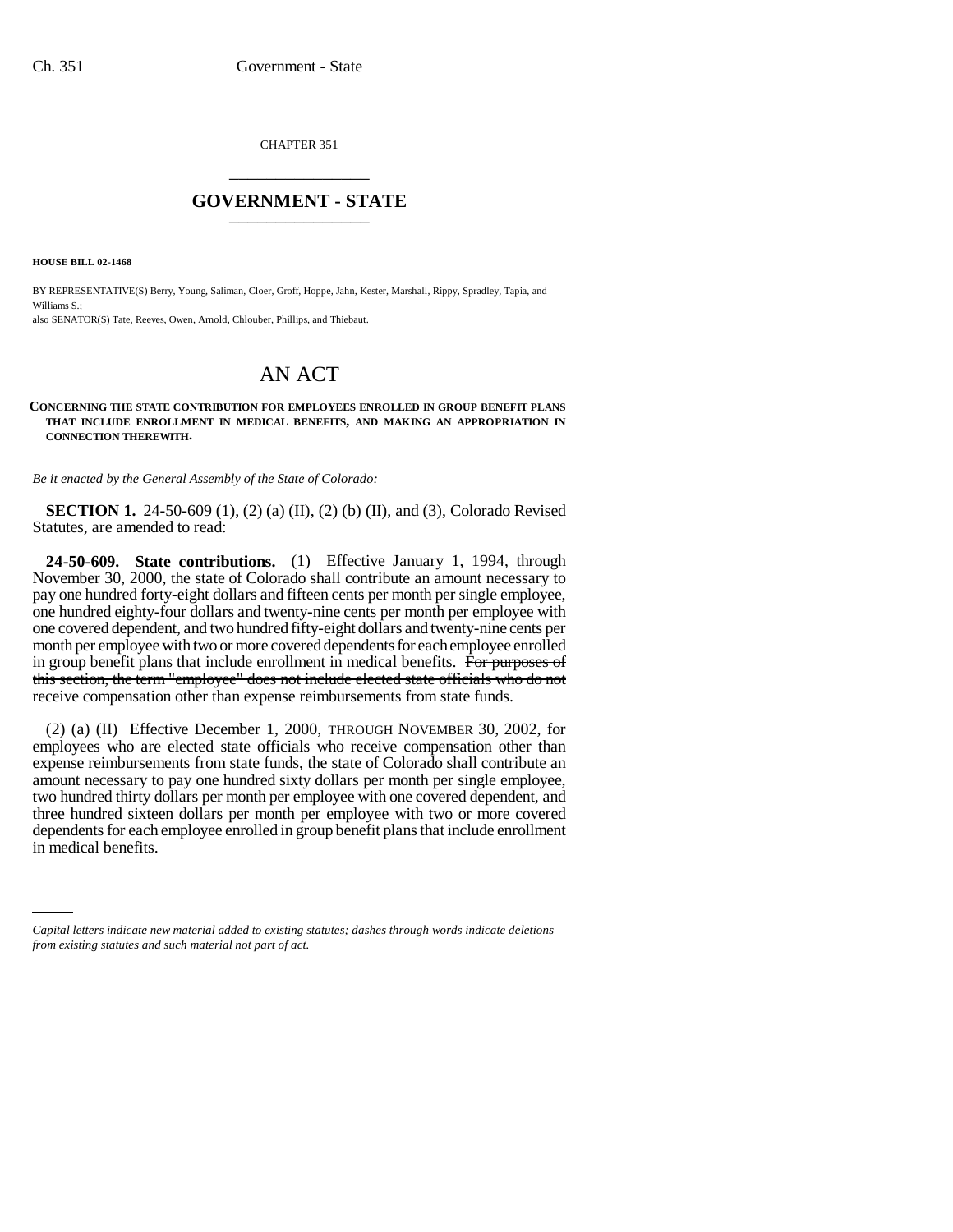(b) (II) Effective December 1, 2002, for employees other than elected state officials who receive compensation other than expense reimbursements from state funds, the state of Colorado shall contribute an amount necessary to pay one hundred sixty dollars ONE HUNDRED SIXTY-SIX DOLLARS AND TWELVE CENTS per month per single employee, two hundred thirty dollars TWO HUNDRED THIRTY-NINE DOLLARS AND FIFTEEN CENTS per month per employee with one covered dependent, and three hundred sixteen dollars THREE HUNDRED TWENTY-EIGHT DOLLARS AND EIGHTY-SEVEN CENTS per month per employee with two or more covered dependents for each employee enrolled in group benefit plans that include enrollment in medical benefits. THE AMOUNTS SPECIFIED IN THIS SUBPARAGRAPH (II) MAY BE ADJUSTED FOR FUTURE YEARS IN ACCORDANCE WITH SUBSECTION (3) OF THIS SECTION.

(3) (a) (I) On December 1, 2002, and on December 1 of each year thereafter AUGUST 1, 2002, the director shall recommend to the joint budget committee of the general assembly that the contribution amounts specified in subparagraph (II) of paragraph (a) of subsection  $(2)$  of this section and paragraph (b) of subsection  $(2)$  of this section be adjusted IN THE NEXT FISCAL YEAR in accordance with the change in the consumer price index for the Denver-Boulder DENVER-BOULDER-GREELEY metropolitan statistical area for the preceding calendar year. but

(II) ON AUGUST 1, 2003, AND ON AUGUST 1 OF EACH YEAR THEREAFTER, THE DIRECTOR SHALL RECOMMEND TO THE JOINT BUDGET COMMITTEE OF THE GENERAL ASSEMBLY THAT THE CONTRIBUTION AMOUNTS SPECIFIED IN THE ANNUAL GENERAL APPROPRIATIONS ACT FOR THE CURRENT FISCAL YEAR BE ADJUSTED IN THE ANNUAL GENERAL APPROPRIATIONS ACT FOR THE NEXT FISCAL YEAR IN ACCORDANCE WITH THE CHANGE IN THE CONSUMER PRICE INDEX FOR THE DENVER-BOULDER-GREELEY METROPOLITAN STATISTICAL AREA FOR THE PRECEDING CALENDAR YEAR.

(b) IF THE JOINT BUDGET COMMITTEE OF THE GENERAL ASSEMBLY DETERMINES THAT THE STATE CONTRIBUTION AMOUNTS SPECIFIED IN SUBPARAGRAPH (II) OF PARAGRAPH (b) OF SUBSECTION (2) OF THIS SECTION OR IN THE ANNUAL GENERAL APPROPRIATIONS ACT SHOULD BE ADJUSTED, ANY SUCH ADJUSTMENTS SHALL BE IMPLEMENTED THROUGH THE ANNUAL GENERAL APPROPRIATIONS ACT FOR THE FISCAL YEAR FOLLOWING THE FISCAL YEAR IN WHICH THE RECOMMENDATIONS ARE MADE PURSUANT TO PARAGRAPH (a) OF THIS SUBSECTION (3) AND SHALL COMMENCE ON DECEMBER 1 OF THE FISCAL YEAR TO WHICH THE ANNUAL GENERAL APPROPRIATIONS ACT APPLIES. THE AMOUNT OF THE MONTHLY STATE CONTRIBUTION PER SINGLE EMPLOYEE, PER EMPLOYEE WITH ONE COVERED DEPENDENT, AND PER EMPLOYEE WITH TWO OR MORE COVERED DEPENDENTS, AS ADJUSTED PURSUANT TO THIS PARAGRAPH (b), SHALL BE SPECIFIED IN A HEADNOTE IN THE ANNUAL GENERAL APPROPRIATIONS ACT FOR THE FISCAL YEAR IN WHICH THE ADJUSTED AMOUNTS WILL BE IMPLEMENTED.

(c) In no event shall the state contribution exceed the amount recommended by the director in the annual total compensation survey prepared pursuant to section 24-50-104 (4).

**SECTION 2.** Section 3 of chapter 4, Session Laws of Colorado 2001, Second Extraordinary Session, is REPEALED AND REENACTED, WITH AMENDMENTS, to read: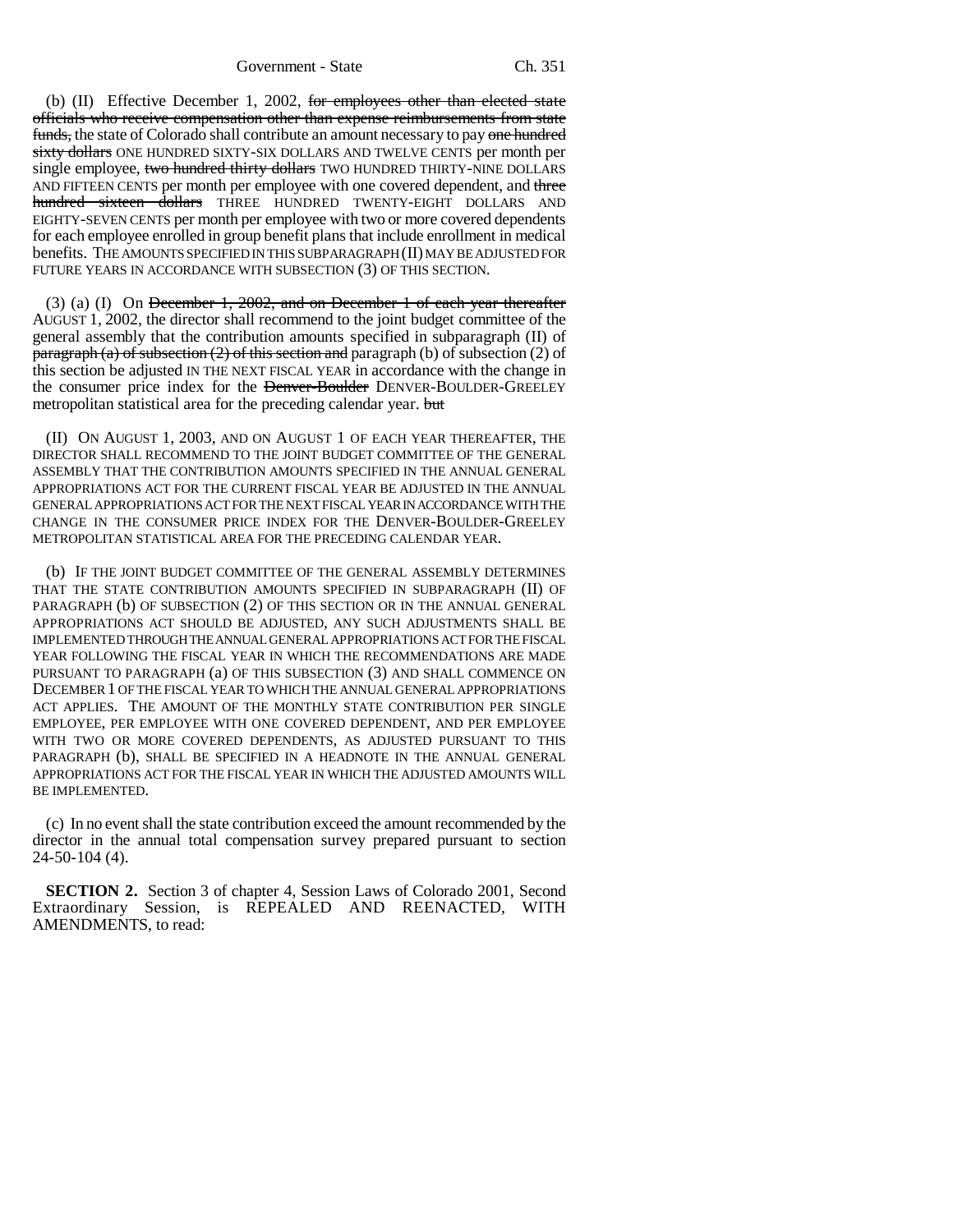Section 3. **Appropriations - adjustments in 2001 long bill.** For the implementation of section 24-50-609 (2) (b) (I), Colorado Revised Statutes, appropriations made in the annual general appropriation act for the fiscal year beginning July 1, 2001, for the state contribution for health, life, and dental plans for state employees, shall be increased by the sum of three million three hundred forty-one dollars (\$3,000,341). Said sum shall be derived from cash funds exempt from the undesignated fund balance for medical plans in the group benefit plans reserve fund created in section 24-50-613, Colorado Revised Statutes, and such other fund sources as described in, and allocated as detailed in, the following table: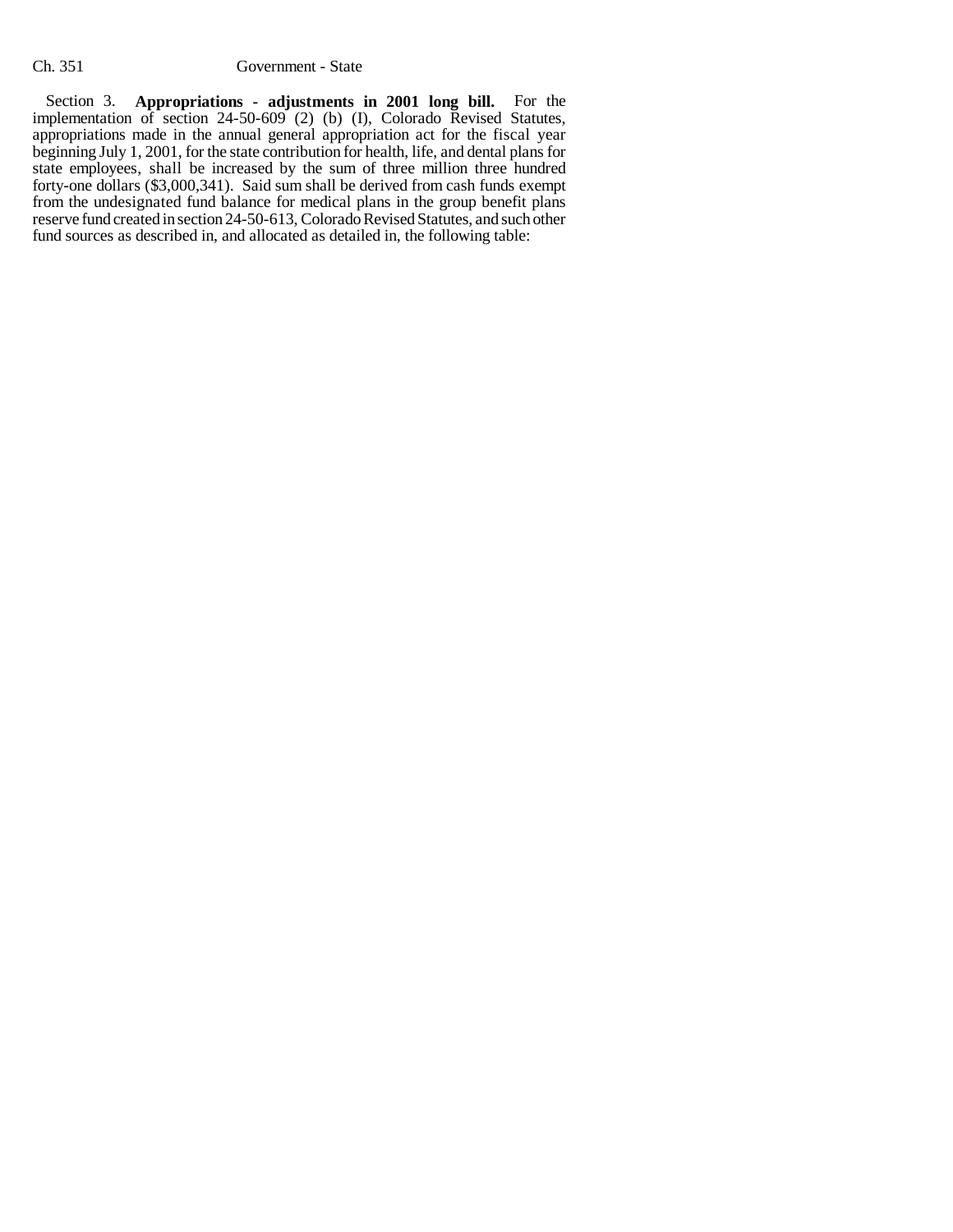Ch. 351 Government - State

|                                  | Cost Per Agency in FY 2001-02 |                |                  |                  |              |  |  |
|----------------------------------|-------------------------------|----------------|------------------|------------------|--------------|--|--|
|                                  | <b>GROUP BENEFITS</b>         |                | <b>CASH</b>      |                  |              |  |  |
|                                  | PLAN RESERVE                  | <b>CASH</b>    | <b>FUNDS</b>     | <b>FEDERAL</b>   |              |  |  |
| <b>DEPARTMENT</b>                | <b>FUND</b>                   | <b>FUNDS</b>   | <b>EXEMPT</b>    | <b>FUNDS</b>     | <b>TOTAL</b> |  |  |
|                                  | \$<br>\$                      |                | \$               | \$               | \$           |  |  |
| Agriculture                      | 13,634                        | 15,848         | $\overline{0}$   | 333              | 29,815       |  |  |
| Corrections                      | 827,042                       | 2,565          | 24,619           | $\boldsymbol{0}$ | 854,226      |  |  |
| Education                        | 23,780                        | 1,542          | 1,491            | 311              | 27,124       |  |  |
| Governor                         | 6,624                         | $\mathbf{0}$   | 1,247            | 120              | 7,991        |  |  |
| Health Care Policy and Financing | 3,620                         | $\overline{0}$ | 44               | 3,952            | 7,616        |  |  |
| <b>Higher Education</b>          | 198,776                       | 193,127        | 12,202           | $\boldsymbol{0}$ | 404,105      |  |  |
| Human Services                   | 520,915                       | 8,774          | 226,931          | 133,849          | 890,469      |  |  |
| Judicial                         | 208,484                       | 10,026         | $\boldsymbol{0}$ | $\boldsymbol{0}$ | 218,510      |  |  |
| Labor and Employment             | $\mathbf{0}$                  | 14,403         | 3,781            | 37,543           | 55,727       |  |  |
| Law                              | 6,401                         | 116            | 10,948           | 276              | 17,741       |  |  |
| Legislature                      | 11,817                        | $\Omega$       | $\mathbf{0}$     | $\mathbf{0}$     | 11,817       |  |  |
| <b>Local Affairs</b>             | 8,066                         | 365            | 1,196            | 1,928            | 11,555       |  |  |
| <b>Military Affairs</b>          | 1,891                         | $\overline{0}$ | $\mathbf{0}$     | 3,153            | 5,044        |  |  |
| <b>Natural Resources</b>         | 27,384                        | 57,990         | 7,936            | 8,223            | 101,533      |  |  |
| Personnel                        | 19,026                        | $\mathbf{0}$   | 487              | 26,892           | 46,405       |  |  |
| Public Health and Environment    | 12,778                        | 16,917         | 19,182           | 4,190            | 53,067       |  |  |
| <b>Public Safety</b>             | 89,406                        | 3,065          | 5,556            | 4,252            | 102,279      |  |  |
| <b>Regulatory Agencies</b>       | 1,350                         | 22,985         | 3,813            | $\mathbf{0}$     | 28,148       |  |  |
| Revenue                          | 55,937                        | 1,973          | 48,193           | $\boldsymbol{0}$ | 106,103      |  |  |
| <b>State</b>                     | $\mathbf{0}$                  | 4,351          | 13               | $\overline{0}$   | 4,364        |  |  |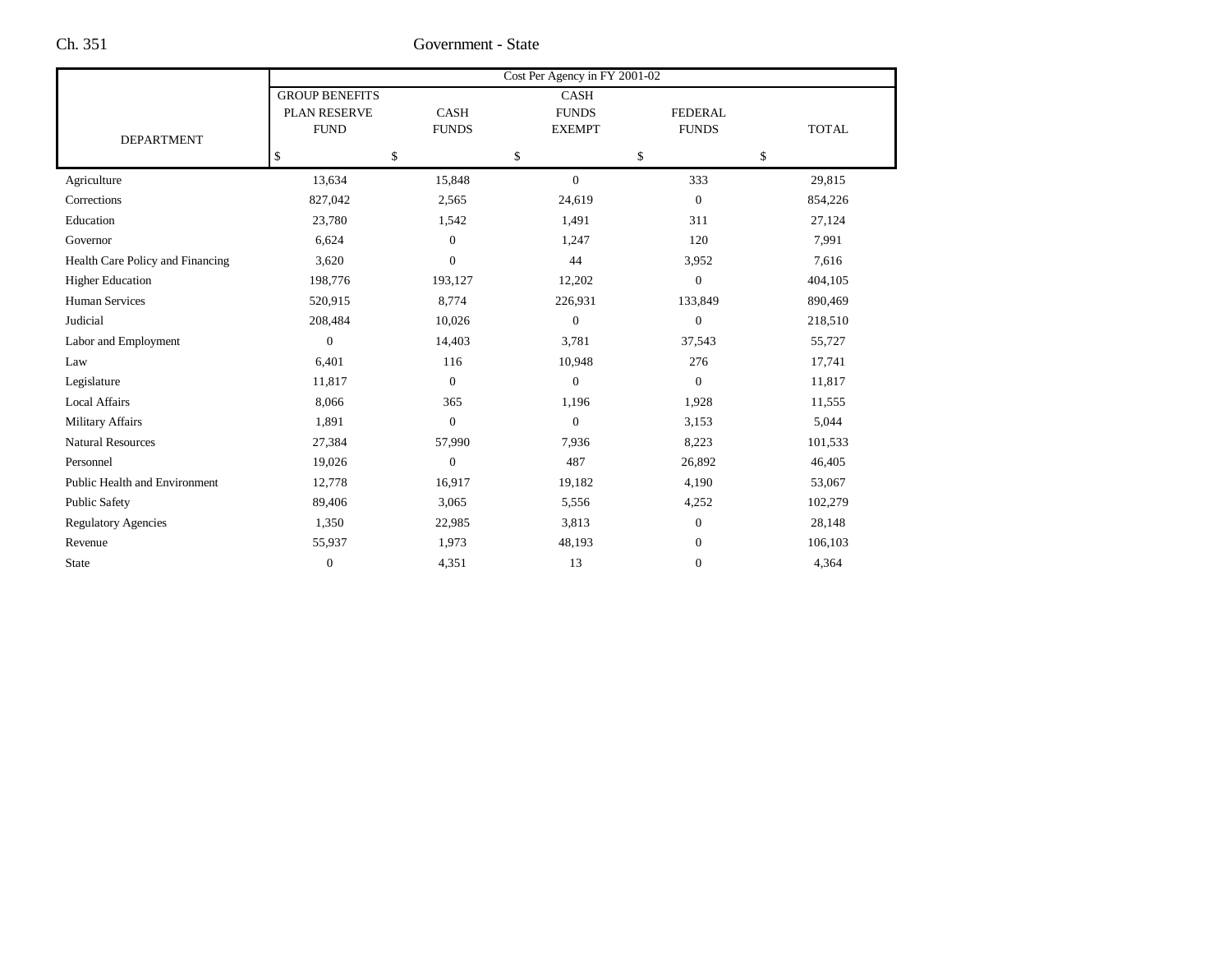|                   | Cost Per Agency in FY 2001-02 |              |               |              |              |  |  |
|-------------------|-------------------------------|--------------|---------------|--------------|--------------|--|--|
|                   | <b>GROUP BENEFITS</b>         |              | <b>CASH</b>   |              |              |  |  |
|                   | <b>PLAN RESERVE</b>           | <b>CASH</b>  | <b>FUNDS</b>  | FEDERAL      |              |  |  |
| <b>DEPARTMENT</b> | <b>FUND</b>                   | <b>FUNDS</b> | <b>EXEMPT</b> | <b>FUNDS</b> | <b>TOTAL</b> |  |  |
|                   |                               |              |               |              |              |  |  |
| Transportation    | 0                             | 264          | 15,372        | 0            | 15,636       |  |  |
| Treasury          | 1,066                         | $\Omega$     | 0             |              | 1,066        |  |  |
| Total             | 2,037,997                     | 354,311      | 383,011       | 225,022      | 3,000,341    |  |  |

**SECTION 3. Appropriation - adjustments in 2002 long bill.** For the implementation of section 24-50-609 (2) (b) (II), Colorado Revised Statutes, appropriations made in the annual general appropriations act for the fiscal year beginning July 1, 2002, for the state contribution for health, life, and dental plans for state employees, shall be increased by the sum of one million one hundred forty-four thousand two hundred seventy-five dollars (\$1,144,275). Said sum shall be derived from such sources and allocated as detailed in the following table:

|                                  | Cost Per Agency in FY 2002-03 |                |                  |                |                |              |  |
|----------------------------------|-------------------------------|----------------|------------------|----------------|----------------|--------------|--|
|                                  |                               |                | <b>HIGHWAY</b>   | CASH           |                |              |  |
|                                  | <b>GENERAL</b>                | <b>CASH</b>    | <b>USERS TAX</b> | <b>FUNDS</b>   | <b>FEDERAL</b> |              |  |
| <b>DEPARTMENT</b>                | <b>FUND</b>                   | <b>FUNDS</b>   | <b>FUND</b>      | <b>EXEMPT</b>  | <b>FUNDS</b>   | <b>TOTAL</b> |  |
|                                  |                               | \$             | Ъ                | \$             | \$.            |              |  |
| Agriculture                      | 6,281                         | 9,030          | $\mathbf{0}$     | $\overline{0}$ | 162            | 15,473       |  |
| Corrections                      | 310,471                       | 1,632          | $\mathbf{0}$     | 9,202          | $\overline{0}$ | 321,305      |  |
| Education                        | 12,786                        | 791            | $\mathbf{0}$     | 948            | 7,157          | 21,682       |  |
| Governor                         | 4,813                         | $\Omega$       | $\mathbf{0}$     | 739            | 92             | 5,644        |  |
| Health Care Policy and Financing | 3,780                         | $\overline{0}$ | $\mathbf{0}$     | 31             | 4,311          | 8,122        |  |

 $\chi$  Ch. 351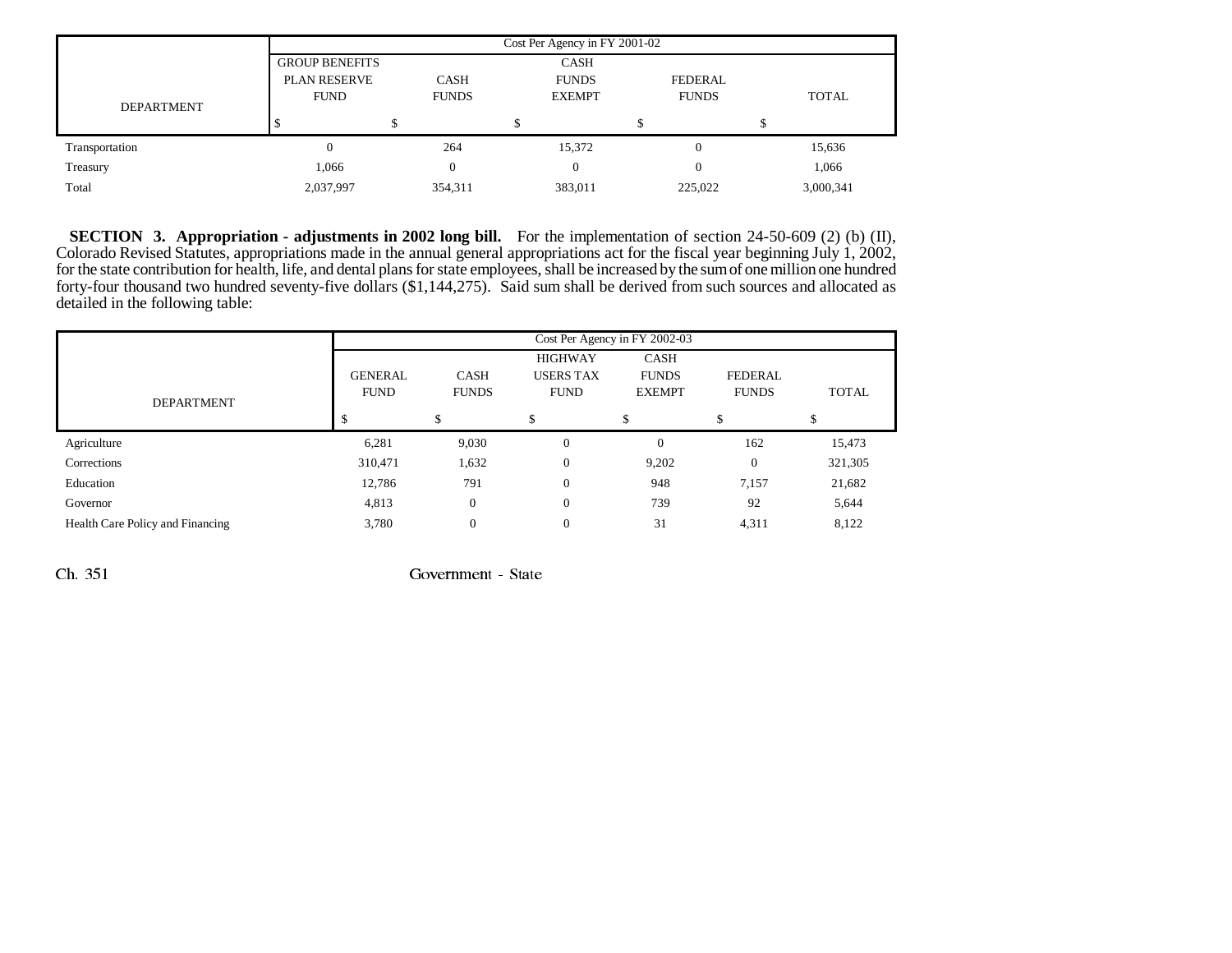Ch. 351 Government - State

|                                               |                               |                             |                                                   | Cost Per Agency in FY 2002-03                |                                |              |
|-----------------------------------------------|-------------------------------|-----------------------------|---------------------------------------------------|----------------------------------------------|--------------------------------|--------------|
| <b>DEPARTMENT</b>                             | <b>GENERAL</b><br><b>FUND</b> | <b>CASH</b><br><b>FUNDS</b> | <b>HIGHWAY</b><br><b>USERS TAX</b><br><b>FUND</b> | <b>CASH</b><br><b>FUNDS</b><br><b>EXEMPT</b> | <b>FEDERAL</b><br><b>FUNDS</b> | <b>TOTAL</b> |
|                                               | \$                            | \$                          | \$                                                | \$                                           | \$                             | \$           |
| Colorado Commission on Higher Education, Arts |                               |                             |                                                   |                                              |                                |              |
| Council, and Historical Society               | 5,657                         | 1,097                       | $\mathbf{0}$                                      | 581                                          | $\boldsymbol{0}$               | 7,335        |
| <b>Human Services</b>                         | 147,168                       | 829                         | $\mathbf{0}$                                      | 56,258                                       | 26,451                         | 230,706      |
| Judicial                                      | 138,131                       | 3,656                       | $\mathbf{0}$                                      | 3,722                                        | $\boldsymbol{0}$               | 145,509      |
| Labor and Employment                          | $\mathbf{0}$                  | 13,689                      | $\mathbf{0}$                                      | 2,260                                        | 29,930                         | 45,879       |
| Law                                           | 6,053                         | 127                         | $\mathbf{0}$                                      | 10,172                                       | 335                            | 16,687       |
| Legislature                                   | 15,248                        | $\overline{0}$              | $\mathbf{0}$                                      | $\mathbf{0}$                                 | $\mathbf{0}$                   | 15,248       |
| <b>Local Affairs</b>                          | 7,038                         | 352                         | $\mathbf{0}$                                      | 459                                          | 1,744                          | 9,593        |
| <b>Military Affairs</b>                       | 1,434                         | $\boldsymbol{0}$            | $\mathbf{0}$                                      | $\boldsymbol{0}$                             | 1,810                          | 3,244        |
| <b>Natural Resources</b>                      | 22,619                        | 16,588                      | $\mathbf{0}$                                      | 37,485                                       | 2,439                          | 79,131       |
| Personnel                                     | 10,423                        | 321                         | $\mathbf{0}$                                      | 15,031                                       | $\theta$                       | 25,775       |
| <b>Public Health and Environment</b>          | 6,780                         | 10,046                      | $\Omega$                                          | 9,350                                        | 2,122                          | 28,298       |
| <b>Public Safety</b>                          | 12,558                        | 2,452                       | 47,336                                            | 2,714                                        | 3,310                          | 68,370       |
| <b>Regulatory Agencies</b>                    | 1,167                         | 19,629                      | $\mathbf{0}$                                      | 3,016                                        | $\mathbf{0}$                   | 23,812       |
| Revenue                                       | 46,257                        | 2,040                       | 7,368                                             | 10,586                                       | $\mathbf{0}$                   | 66,251       |
| <b>State</b>                                  | $\mathbf{0}$                  | 4,705                       | $\mathbf{0}$                                      | $\boldsymbol{0}$                             | $\mathbf{0}$                   | 4,705        |
| Transportation                                | $\mathbf{0}$                  | 201                         | $\Omega$                                          | $\boldsymbol{0}$                             | 113                            | 314          |
| Treasury                                      | 1,192                         | $\boldsymbol{0}$            | $\boldsymbol{0}$                                  | $\boldsymbol{0}$                             | $\boldsymbol{0}$               | 1,192        |
| Total                                         | 759,856                       | 87,185                      | 54,704                                            | 162,554                                      | 79,976                         | 1,144,275    |